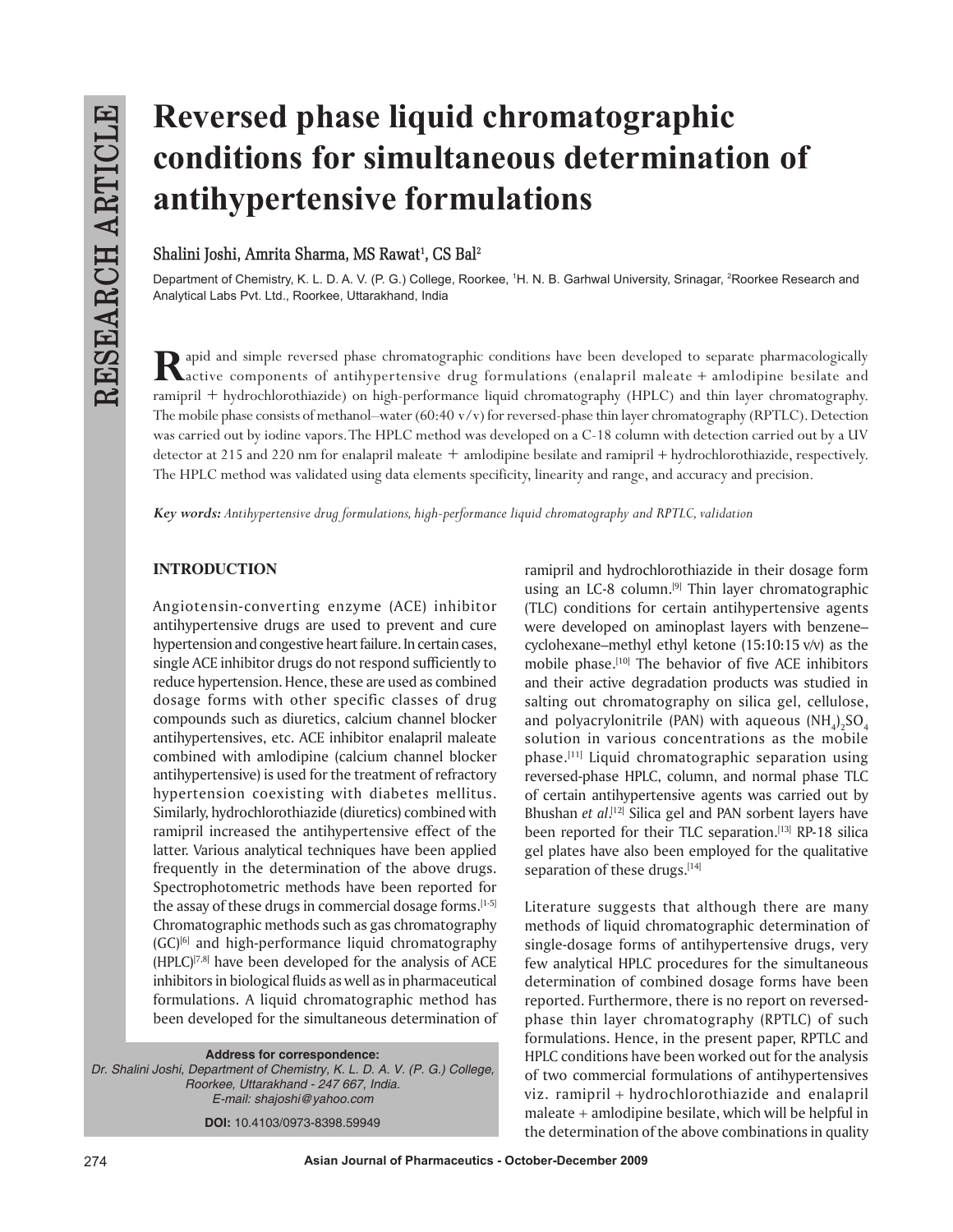control laboratories. The HPLC method has been validated as discussed elsewhere.[15]

## **MATERIALS AND METHODS**

#### **Chemicals and reagents**

All the solvents, e.g. methanol, liquid paraffin, chloroform, and acetone, used for RPTLC were of analytical grade from E Merck, Bombay, India. Dihydrogen potassium phosphate, dipotassium hydrogen phosphate, dihydrogen sodium phosphate, disodium hydrogen phosphate, and phosphoric acid used in buffer solution were also of analytical grade, from E Merck. TLC was performed on silica gel G (E Merck) containing calcium sulfate (13%), iron, and chloride (0.03% each). Drug formulations Amace (enalapril maleate 5 mg and amlodipine besilate 5 mg) and Cardace-H (ramipril 5 mg and hydrochlorothiazide 12.5 mg) were purchased from Systopic, J & K, India, and Aventis, Delhi, India, respectively. Acetonitrile used for HPLC was of HPLC grade. Reference standards of enalapril maleate, amlodipine besilate, hydrochlorothiazide, and ramipril for HPLC were kindly provided by Roorkee Research and Analytical Labs Pvt. Ltd., Roorkee, India.

#### **RPTLC**

#### *Sample preparation*

Crushed tablets of enalapril maleate, amlodipine besilate, and ramipril were extracted with methanol. Insoluble excipients were separated by filtration. The filtrate was evaporated to dryness and crystals were obtained. Purity checking of the above samples was carried out by melting point and spectra of the crystals. Standard solutions (10−2 M) of enalapril maleate, amlodipine besilate, and ramipril were prepared from the above-purified crystals. At the same time, a suitable number of crushed tablets of enalapril maleate  $(5 \text{ mg})$  + amlodipine besilate  $(5 \text{ mg})$  (sample A) and ramipril (5 mg) + hydrochlorothiazide (12.5 mg) (sample B) were extracted with a known volume of methanol and then filtered. The filtrate was used for spotting.

#### *Chromatography*

Plain thin silica gel layers were prepared by spreading the slurry of silica gel G (20 g) in distilled water (40 ml) with a stahl-type applicator and then drying them overnight at  $60 \pm 2^{\circ}$  in an oven. The reversed phase was obtained by impregnation of these silica gel layers in 5% paraffin liquid in chloroform for 18 h. Standard solutions of individual drugs were spotted on silica gel layers using capillaries along with the filtrate prepared from samples A and B. Chromatograms were developed up to 8-10 cm at room temperature in the mobile phase. Iodine vapors were used for detection.

# **HPLC**

#### *Apparatus*

Quantitative HPLC was performed on gradient HPLC (Shimadzu Prominence, Japan) with pump LC20AT, UV detector SPD-20A, Luna C18 column, and LC solution software.

#### *Chromatographic conditions*

The mobile phases were acetonitrile–phosphate buffer (pH 6.5) (50:50 v/v) for sample A and acetonitrile–lans buffer (pH 6.8) (50:50 v/v) for sample B. They were filtered before use through a  $0.22 \mu m$  membrane filter. The column flow rate was 1.0 and 0.8 ml/min for samples A and B, respectively, and the column temperature was 40°C. The volume of the injection loop was 20 µl.

#### *Standard solutions*

For HPLC analysis, the mixture of the standards was accurately weighed using an analytical balance (readability 0.001 mg). The weighed samples were dissolved in diluents. It was sonicated for 10 min and made up to 100 ml with the diluent to produce a stock solution containing 1.0 mg/ml (w/ v) of enalapril maleate, 1.0 mg/ml (w/v) of amlodipine besilate, 0.5 mg/ml (w/v) of ramipril, and 1.5 mg/ml (w/v) of hydrochlorothiazide. Aliquots of the stock solutions were suitably diluted with the diluent to produce calibration solutions of suitable concentrations.

#### *Sample preparation*

Ten tablets of each formulation, viz. samples A and B, were weighed and finely powdered. The desired quantity was dissolved in 25 ml of the mobile phase, sonicated for 10 min, and filtered through a  $0.22 \mu m$  membrane into a  $25 \mu m$  volumetric flask. The residue in the filter was washed with the mobile phase and made up to the desired volume. The stock solution was suitably diluted to obtain the desired concentrations.

## **RESULTS AND DISCUSSION**

Earlier work shows use of readymade silica gel plates for the quantitative determination of individual antihypertensive drugs. However, there is no report available for the separation of the chosen combinations on RPTLC. Therefore, efforts were made to separate the combinations of enalapril maleate  $+$  amlodipine besilate and ramipril + hydrochlorothiazide. Various proportions of the mobile phase methanol–water were employed. Finally, the mobile phase methanol–water (60:40, v/v) provided best separation results for sample A as well as for sample B. It was observed that as the amount of water increased, the retardation factor decreased. This behavior showed the lipophilic character of the drugs. Because both combinations have been separated in the mo0bile phase methanol–water (60:40, v/v), it can be recommended for the separation of all of the above drugs. The  $\mathtt{hR}_{\mathtt{F}}$  values have been given in Table 1.

#### Table 1: hR<sub>E</sub> values of the selected antihypertensive **drugs**

| Name of the drug    | hR. |
|---------------------|-----|
| Enalapril maleate   | 77  |
| Amlodipine besilate | 36  |
| Ramipril            | 69  |
| Hydrochlorothiazide | 86  |
|                     |     |

Note:  $HR<sub>F</sub> = R<sub>F</sub> \times 100$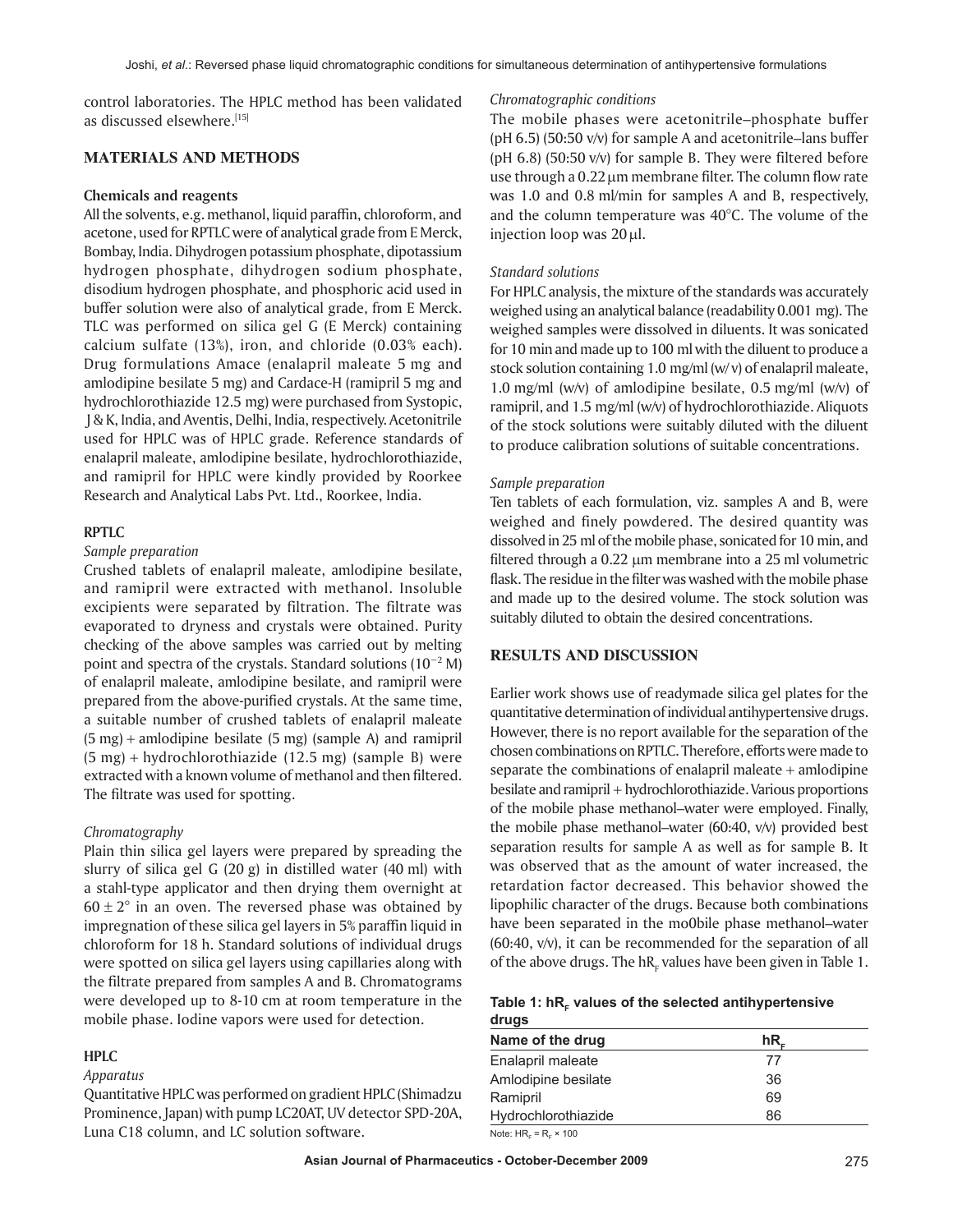

**Figure 1:** Chromatogram for separation of amlodipine besilate (Rt = 2.4) and enalapril maleate  $(Rt = 6 - 9)$  (sample A)  $(Rt =$  retention time)

HPLC conditions were also worked out for these drug formulations. Acetonitrile–phosphate buffer (pH 6.5) (50:50, v/v) was used as the mobile phase to separate sample A. The flow rate was adjusted to 1 ml/min and detection was carried out by a UV detector at a wavelength of 215 nm. For sample B, acetonitrile–lans buffer (pH 6.8) (50:50, v/v) was used as the mobile phase (lans buffer is prepared by dissolving 1.3 g of  $\rm KH_2PO_4$  and 0.5 g of  $\rm K_2HPO_4$  in 1000 ml of distilled water). Detection was carried out at a wavelength of 220 nm with a flow rate of 0.8 ml/min. Retention time for individual drug components can be determined from the HPLC chromatogram. The chromatogram has been shown in Figures 1 and 2.

Specificity, linearity and range, and precision and accuracy are the data elements that were studied for validation.

#### **Specificity**

All samples were analyzed in the presence of various excipients commonly used in dosage forms and compared with data of the reference solution. The above excipients did not interfere with the assay procedure as no interfering peaks were found in the chromatogram. Hence, the method is specific in the presence of excipients in commercial tablets.

#### **Linearity and range**

The calibration curve for these drug combinations was constructed by plotting the response versus concentration graph. Linearity was evaluated by regression analysis Amlodipine besilate and enalapril maleate showed the linearity in the range of  $100-510$   $\mu$ g/ml. Ramipril and hydrochlorothiazide showed the linearity in the range of  $50-250$  and  $90-450 \mu g/ml$ , respectively. The correlation coefficient for these compounds  $(R^2 > 0.998)$  suggests that the method provides excellent correlation between peak area and response.

#### **Precision**

The method was investigated for interday precision in similar



**Figure 2:** Chromatogram for separation of ramipril  $(Rt = 2.9)$  and hydrochlorothiazide ( $Rt = 4.8$ ) (sample B)

conditions at different concentrations for each drug. Method precision was performed by seven different solutions of the same concentration. Each solution was injected in triplicate under same conditions in interdays and the mean value of the peak area response for each solution was taken. The relative standard deviation based on the response of seven triplicate injections was found to be 0.51, 0.519, 0.518, and 0.53% for enalapril maleate, amlodipine besilate, ramipril, and hydrochlorothiazide, respectively, which is less than 2%. Therefore, the above data indicate that the developed HPLC method is precise.

#### **Accuracy**

Accuracy of the method was determined by recovery experiments. The recovery studies for both the combinations carried out at the three levels, each in triplicate, and the percentage recovery were 99.65, 99.59, 100.35, and 100.93% for enalapril maleate, amlodipine besilate, ramipril, and hydrochlorothiazide, respectively. Recovery was within the range of  $100 \pm 2\%$ , which indicates accuracy of the method.

#### **CONCLUSION**

The developed RPTLC method on homemade silica gel layers for the separation of the two combinations is rapid and cost effective. As expected, the mobile phase developed for RPTLC was more polar than that for RPHPLC. Application of the HPLC method has permitted the determination of each drug component with high recovery. The designed HPLC procedure fulfills the validation requirement and could be applied for the analysis of other similar formulations of the above drugs.

# **ACKNOWLEDGEMENT**

The authors acknowledge the help of the Uttarakhand State Council for Science and Technology, Dehradun, Uttarakhand (India) for financial assistance and fellowship (to A S).